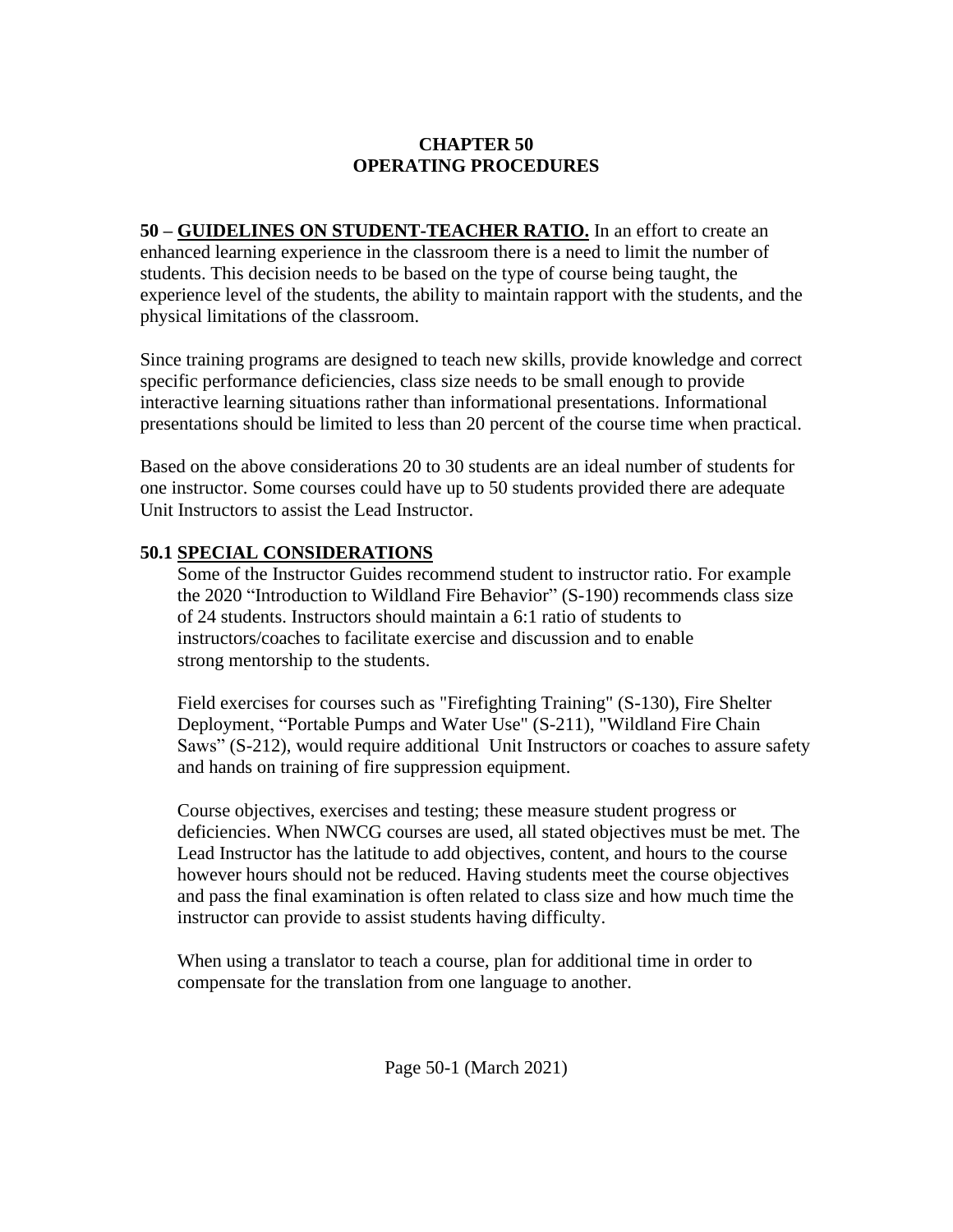**51 – INSTRUCTOR EVALUATIONS.** The objective is to improve instructor performance by evaluating performance. This can be accomplished through the Student Course Evaluations and Final Examinations. Both are importation processes to improve the transfer of knowledge to the students and achieve the course and unit objectives.

## **51.1 RESPONSIBILITIES**

Each Course Coordinator and Lead Instructor must be intimately familiar with the Instructors Guide, Course Objectives, Unit Objectives, and information essential for the coordination and presentation of the course.

 Most of the Course Coordination Guides have an Evaluation Section that should be implemented and the results made available to the NWSA training coordinator upon request. These Student Course Evaluations should be summarized by the Course Coordinator or Lead Instructor and made a part of the Instructor's permanent file. Instructors Guide should have a Student Evaluation Form available.

 Lead Instructors have the responsibility for evaluating Unit Instructors. When Unit Instructors have 5 years of teaching experience and request certification to become a Lead Instructor, documentation should be made available to support this 5 year requirement.

# **51.2 LEAD INSTRUCTOR EVALUATION**

Lead Instructors should have an evaluation by an independent third party the first year they are certified and then at least once every 5 years. LEAD INSTRUCTORS ARE REQUIRED TO NOTIFY THE TRAINING COORDINATOR and NWSA STAFF EITHER BY FAX OR E-MAIL ONCE A COURSE HAS BEEN SCHEDULED. The Training Coordinator has the discretion to select an independent third party evaluator. Geographical Area MOU's also have a mandatory notification process.

 The evaluator will complete the Instructor Evaluation Form during the training session. A completed evaluation will be sent to the Training Coordinator within five working days of the evaluation. This copy will be reviewed by the Training Coordinator to determine if any follow up action is required and then placed in the Instructors file. A second copy will be reviewed with and given to the Instructor by the evaluator. If requested a third copy will be given to the company owner who is sponsoring the course.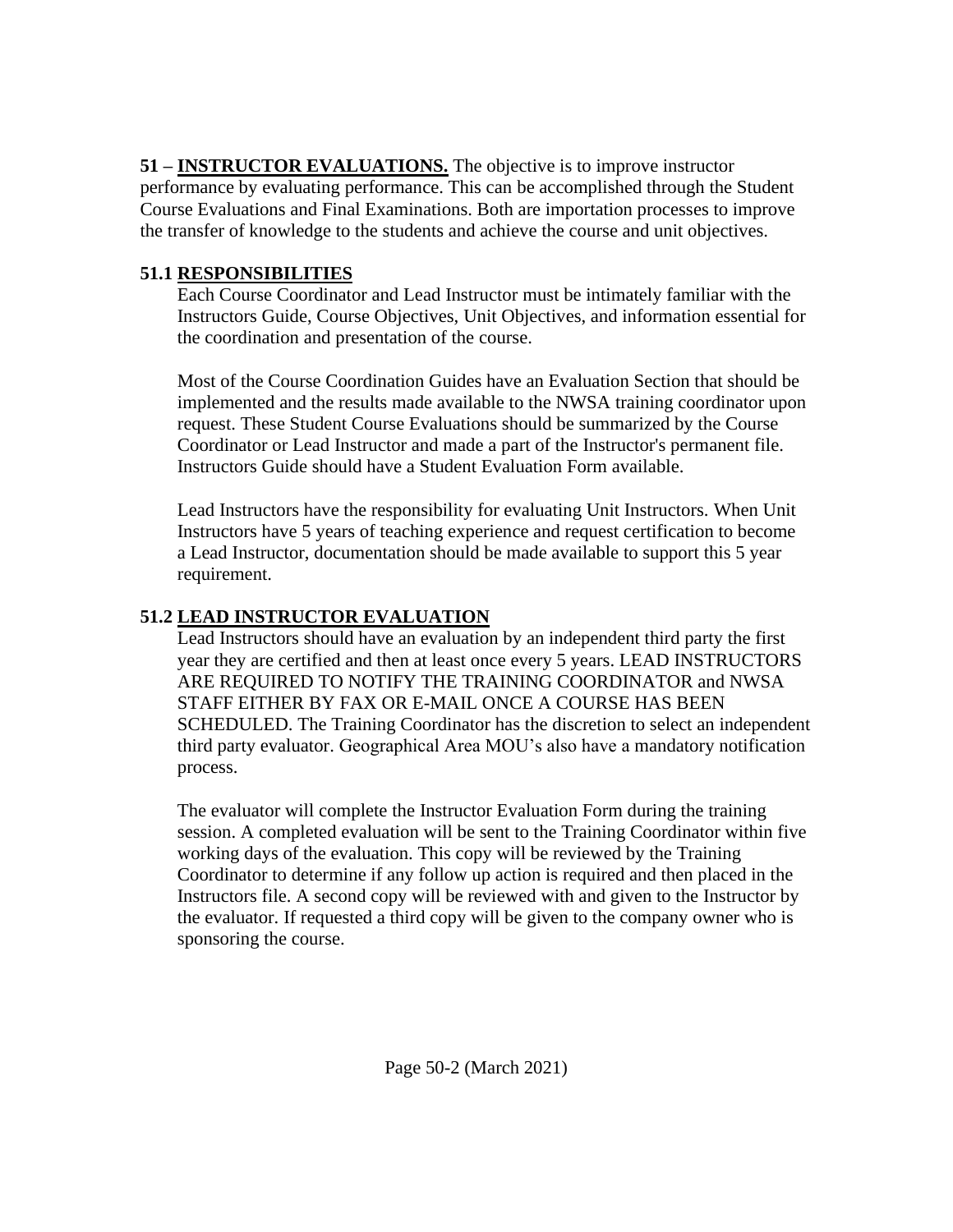The "EVALUATION OF AN NWSA INSTRUCTOR" form is appropriate for both Lead and Unit Instructors and should be completed by the designated evaluator. If the entire course is evaluated the "Student Course Evaluation" form should be summarized on the last page of this form. The form for the "Evaluation Of An NWSA Instructor" can be found on the following three pages.

**52 – COURSE COORDINATOR.** The Course Coordinator is responsible for the planning, implementation, and administrative support of a NWCG training course. In most instances NWSA courses do not have a designated Course Coordinator and therefore the Lead Instructor has this responsibility. A question that has been raised by Lead Instructors: Who is responsible for certifying that the trainee meets the course prerequisites? Answer: The Lead Instructor would provide the company owner with a list of the course prerequisites. The company owner would certify in writing the trainees that meet the prerequisites. The responsibility and proof rests with the company that maintains the employee's records. The Course Coordinators Guide, PMS 907 is an excellent reference for all Lead Instructors. Topics include the development of course timelines, basic preparation, pre and post course activities, with a supporting Appendix's.

**53 – TRAINING CERTIFICATES.** NWSA instructors shall use NWSA training certificates. Company logos can be added to the certificate. The private sector or non-NWCG entities do not have authorization to use the NWCG logo or certificates in some geographical areas.

NWSA certificates issued to individuals successfully completing a training course should have the following information on the certificate:

- A. Course title and number
- B. Course completion date
- C. Hours of instruction (classroom and field)
- D. Printed name of Lead Instructor
- E. Legal signature of Lead Instructor above the printed name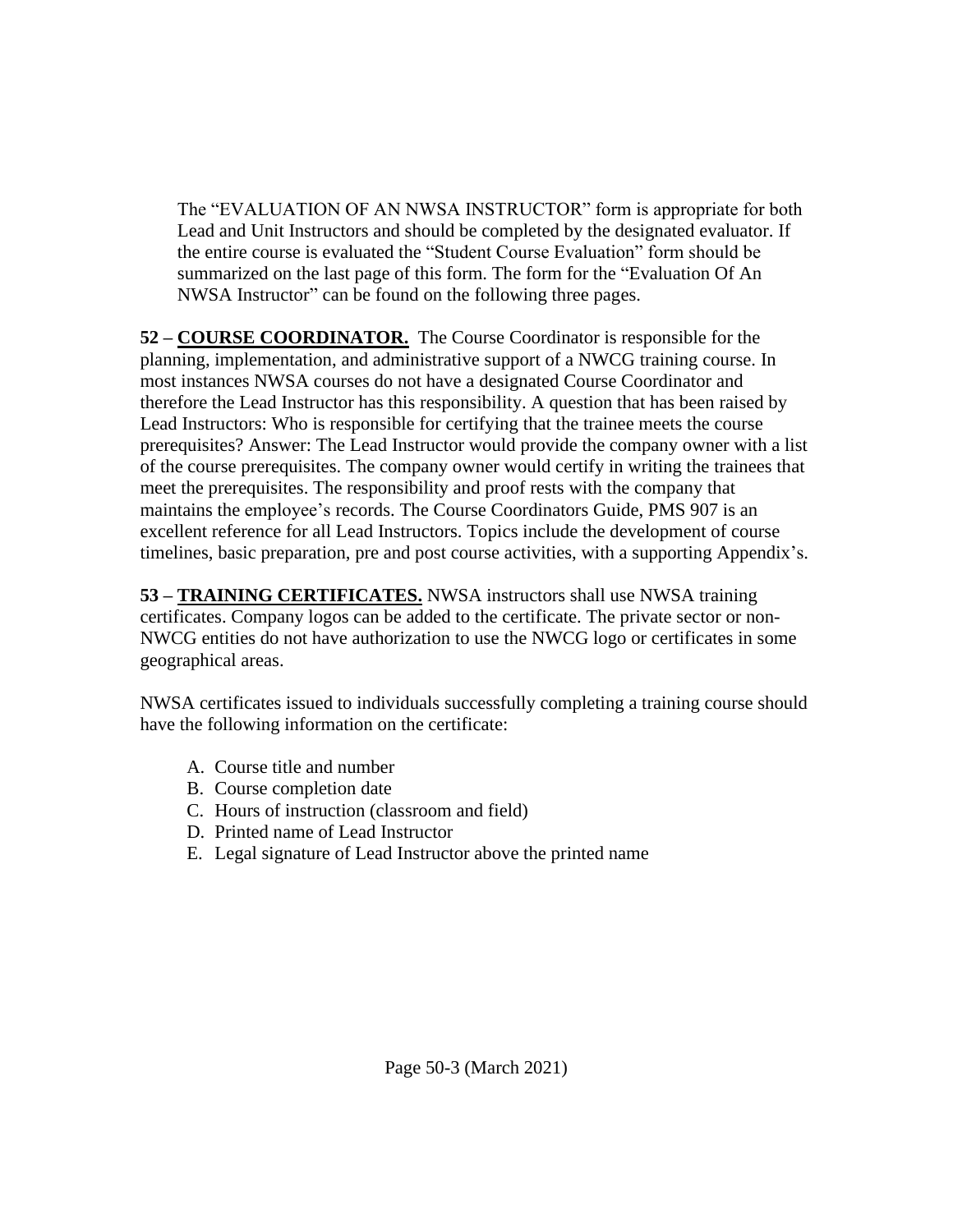## **EVALUATION OF AN NWSA INSTRUCTOR**

| Course Name:  |       | Course No. |
|---------------|-------|------------|
| Lesson Title: | Date: |            |
| Instructor:   |       | Evaluator: |

Please rate each of the following items by circling the appropriate numbers; and Appropriate comments designed to assist the instructor in improving the unit or its presentation.

#### **CONTENT**

|                                                                                                | Yes            |                | To Some<br>Extent |   | N <sub>0</sub> |
|------------------------------------------------------------------------------------------------|----------------|----------------|-------------------|---|----------------|
| 1. The lesson provided information, ideas, and<br>techniques that can be used by the students. | 5 <sup>5</sup> | $\overline{4}$ | 3 <sup>7</sup>    | 2 | $\mathbf{1}$   |
| <b>COMMENTS:</b>                                                                               |                |                |                   |   |                |
| 2. The contents provided practical skills for<br>application on the job.                       | 5 <sup>5</sup> | $\overline{4}$ | 3 <sup>7</sup>    | 2 | 1              |
| <b>COMMENTS:</b>                                                                               |                |                |                   |   |                |
| <b>INSTRUCTOR</b>                                                                              |                |                |                   |   |                |
| 1. The objectives were clearly defined by the<br>Instructor.                                   | 5 <sup>5</sup> | $\overline{4}$ | 3 <sup>7</sup>    | 2 | 1              |
| <b>COMMENTS</b>                                                                                |                |                |                   |   |                |

50-4 (March 2021)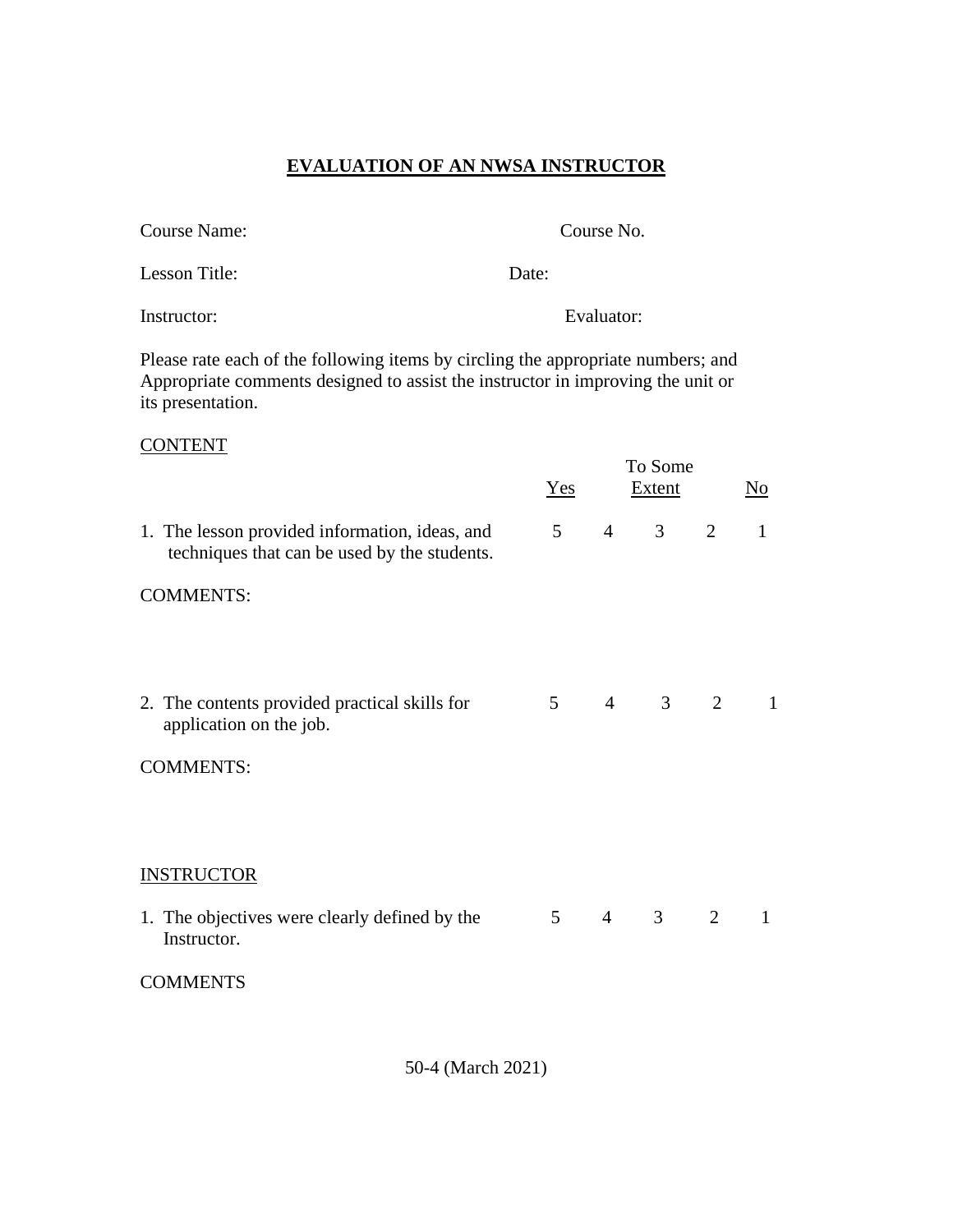| 2. The objectives were achieved.                                                                   | 5              | $\overline{4}$ | 3                   | $\overline{2}$ | 1            |  |  |  |  |  |
|----------------------------------------------------------------------------------------------------|----------------|----------------|---------------------|----------------|--------------|--|--|--|--|--|
| <b>COMMENTS:</b>                                                                                   |                |                |                     |                |              |  |  |  |  |  |
|                                                                                                    |                |                |                     |                |              |  |  |  |  |  |
| 3. The instructor was knowledgeable in the<br>subject.                                             |                | $5 \qquad 4$   | $\mathcal{S}$       | 2              | 1            |  |  |  |  |  |
| <b>COMMENTS:</b>                                                                                   |                |                |                     |                |              |  |  |  |  |  |
|                                                                                                    |                |                |                     |                |              |  |  |  |  |  |
| 4. The instructor was organized and delivered the<br>material to accepted NWSA standards.          | 5 <sup>5</sup> | $\overline{4}$ | 3                   | 2              | $\mathbf{1}$ |  |  |  |  |  |
| <b>COMMENTS:</b>                                                                                   |                |                |                     |                |              |  |  |  |  |  |
|                                                                                                    |                |                |                     |                |              |  |  |  |  |  |
| 5. The instructor established and maintained<br>rapport with the class.                            | 5 <sup>5</sup> | $\overline{4}$ | 3                   | 2              | $\mathbf{1}$ |  |  |  |  |  |
| <b>COMMENTS:</b>                                                                                   |                |                |                     |                |              |  |  |  |  |  |
|                                                                                                    |                |                |                     |                |              |  |  |  |  |  |
| 6. The instructor promoted participant discussion<br>and interaction through the use of questions. | 5              | $\overline{4}$ | $\mathfrak{Z}$      | 2              | $\mathbf{1}$ |  |  |  |  |  |
| <b>COMMENTS:</b>                                                                                   |                |                |                     |                |              |  |  |  |  |  |
|                                                                                                    |                |                |                     |                |              |  |  |  |  |  |
| 7. The instructor handled questions in an adequate<br>manner.                                      | 5 <sup>5</sup> |                | $4 \quad 3 \quad 2$ |                | 1            |  |  |  |  |  |
| <b>COMMENTS:</b>                                                                                   |                |                |                     |                |              |  |  |  |  |  |

Page 50-5 (March 2021)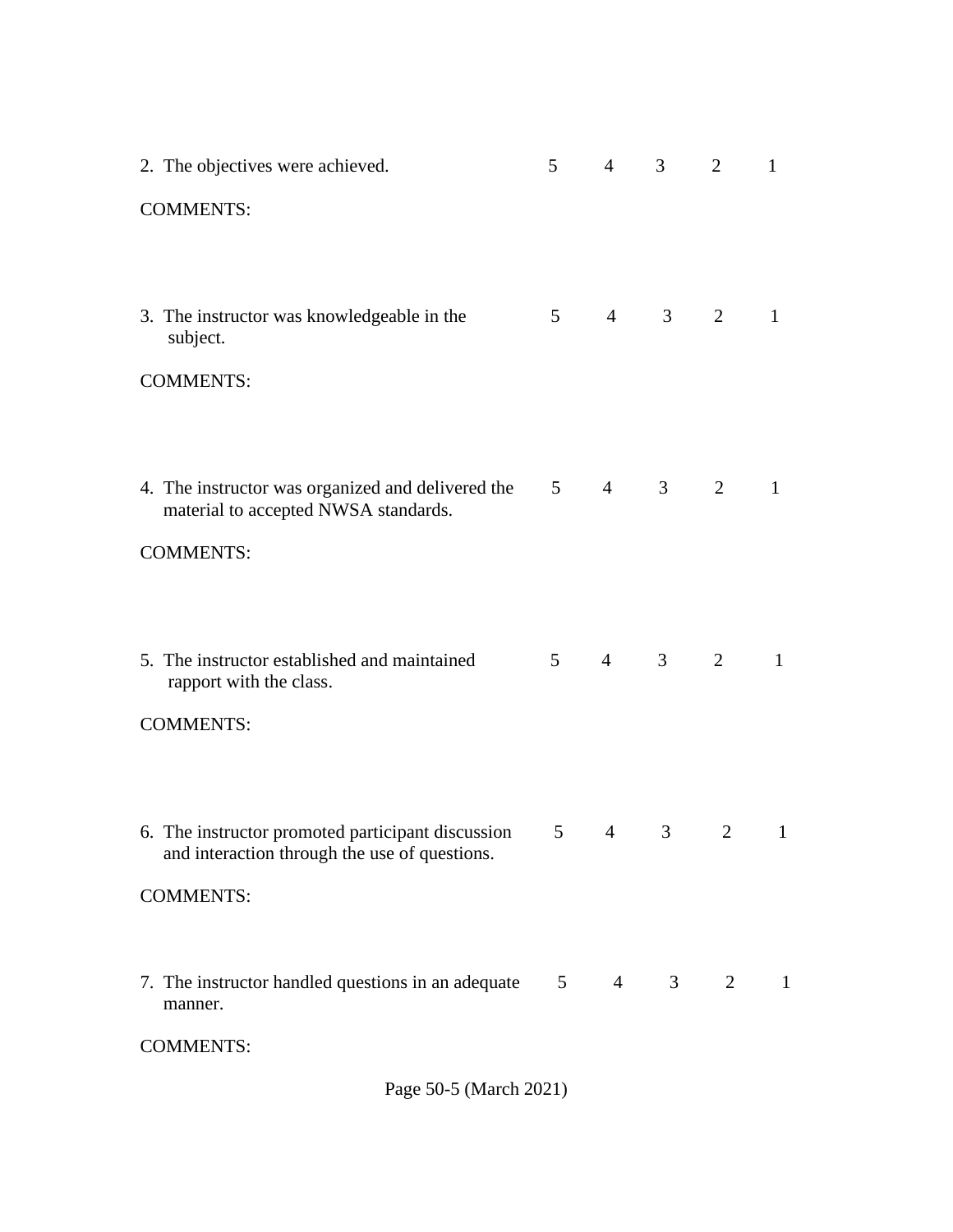| 8. The instructor used the most current NWCG training material<br>Yes<br>N <sub>0</sub>                                                  |   |                |                |                |                |  |  |  |  |  |
|------------------------------------------------------------------------------------------------------------------------------------------|---|----------------|----------------|----------------|----------------|--|--|--|--|--|
| <b>COMMENTS:</b>                                                                                                                         |   |                |                |                |                |  |  |  |  |  |
|                                                                                                                                          |   |                |                |                |                |  |  |  |  |  |
| 9. The instructor used a variety of audio-visual<br>aid to enhance the presentation.                                                     | 5 | $\overline{4}$ | $\mathfrak{Z}$ | 2              | 1              |  |  |  |  |  |
| <b>COMMENTS:</b>                                                                                                                         |   |                |                |                |                |  |  |  |  |  |
|                                                                                                                                          |   |                |                |                |                |  |  |  |  |  |
|                                                                                                                                          |   |                |                |                |                |  |  |  |  |  |
| a. Used a/v as cues, guides, discussion points, or to illustrate, not as<br>fillers or time killers?                                     |   |                | Yes            |                | N <sub>o</sub> |  |  |  |  |  |
| b. Visuals were legible from all parts of the room?                                                                                      |   |                | Yes            |                | N <sub>o</sub> |  |  |  |  |  |
| c. Visuals were appropriate to the subject?                                                                                              |   | Yes            | N <sub>0</sub> |                |                |  |  |  |  |  |
| d. Instructor used visual materials and equipment in an<br>acceptable manner?                                                            |   |                | Yes            |                | N <sub>o</sub> |  |  |  |  |  |
| 10. Did the instructor speak loud enough and clearly enough to be<br>heard throughout the classroom?                                     |   |                | Yes            |                | N <sub>o</sub> |  |  |  |  |  |
| 11. Did the instructor's handouts contribute to the<br>accomplishment of the objectives?                                                 | 5 | $\overline{4}$ | 3              | $\overline{2}$ | $\mathbf{1}$   |  |  |  |  |  |
| <b>COMMENTS</b>                                                                                                                          |   |                |                |                |                |  |  |  |  |  |
| 12. Are there any handout materials the instructor should update, and,<br>or delete from the presentation?<br>If yes, please list below: |   | Yes            | N <sub>0</sub> |                |                |  |  |  |  |  |
| <b>COMMENTS:</b>                                                                                                                         |   |                |                |                |                |  |  |  |  |  |
| Page 50-6 (March 2021)                                                                                                                   |   |                |                |                |                |  |  |  |  |  |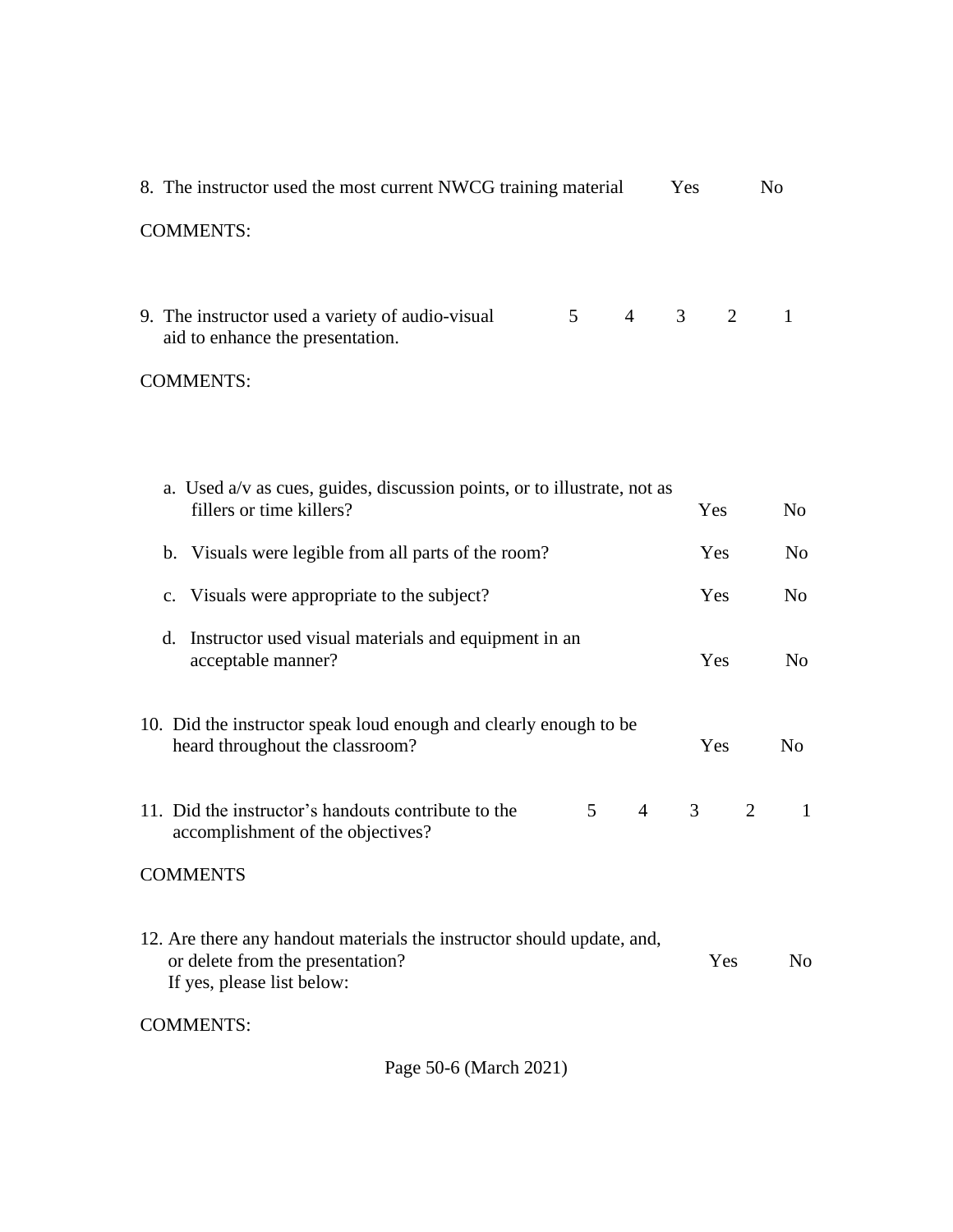| 13. Did the classroom assignments of practical | 4 | $\mathcal{Z}$ |  |
|------------------------------------------------|---|---------------|--|
| exercises, if used, contribute to meeting the  |   |               |  |
| lesson objective?                              |   |               |  |

COMMENTS:

14. As an evaluator, what do you suggest the instructor do to improve the unit material or its delivery? Please be constructive. If there isn't anything you can think of, just leave this section blank.

50-7 (March 2021)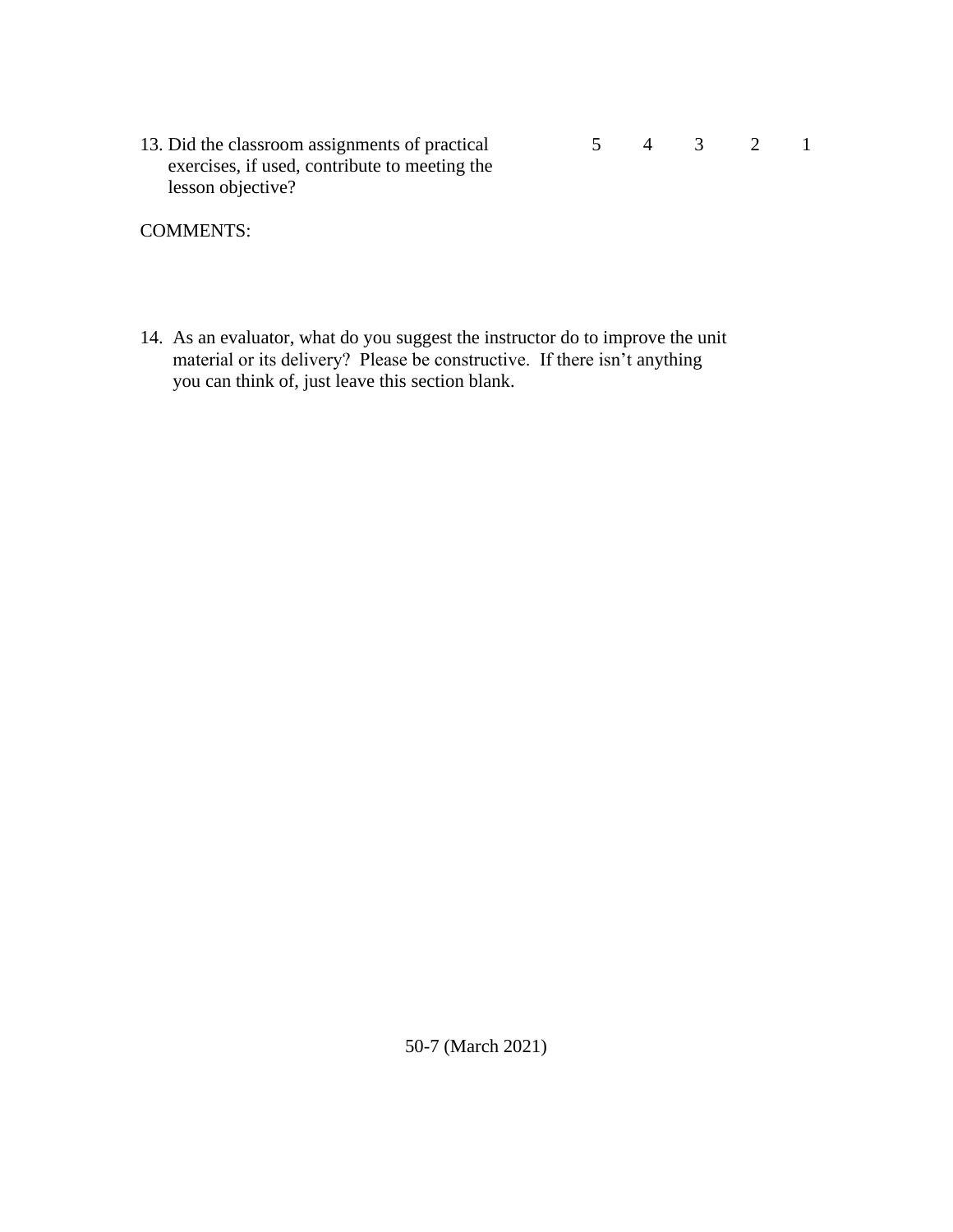# **54 – CERTIFICATION of CHAINSAW OPERATORS**

 Instructor qualifications are agency determined. Qualifications vary by agencies. NWCG established faller qualifications in the NWCG PMS 310-1. The red book, " Interagency Standards for Fire and Aviation Operations" NFES 2724, Chapter 13 provides guidance for chainsaw operators and fallers. NWSA has adapted the following qualifications and standards.

## **54.1 INSTRUCTOR PREREQUISITES**

Instructor prerequisites will be based on the NWCG S-212 Instructor Guide, (NFES 002660) and NWCG PMS 901-1. The Lead Instructor must be certified at the Operator 2 level and a Single Resource Boss or above to teach S-212. Unit Instructors must be certified at the Operator 2 level or above. Each instructor needs to be well versed in the procedural approach and cutting techniques described in the course.

# **54.2 CHAIN SAW OPERATORS**

 All fire program saw operators must complete the NWCG S-212 Wildland Fire Chain Saws course, including the field exercise. This may qualify the individual at the "3" level.

 The individual tasks required for completion of the final certification for the "3" level saw operator must be certified by a qualified "2" or "1" level operator.

 The individual tasks required for completion of the final certification for the "2" level saw operator must be certified by a qualified "2" or "1" level operator.

 The individual tasks required for completion of the final certification for the "1" level saw operator must be certified by a qualified "1" level operator.

 All fire related saw operator qualifications have a currency of three (3) years. The one exception is the Pacific Northwest Coordinating Group's "Interagency Firefighting Crew Agreement" administered by the Oregon Department of Forestry. The crew agreement requires all faller certifications to be recertified every five years; with a classroom and field component. See the agreement for specifies. All saw operator qualifications will be maintained through the NWSA Data Base System.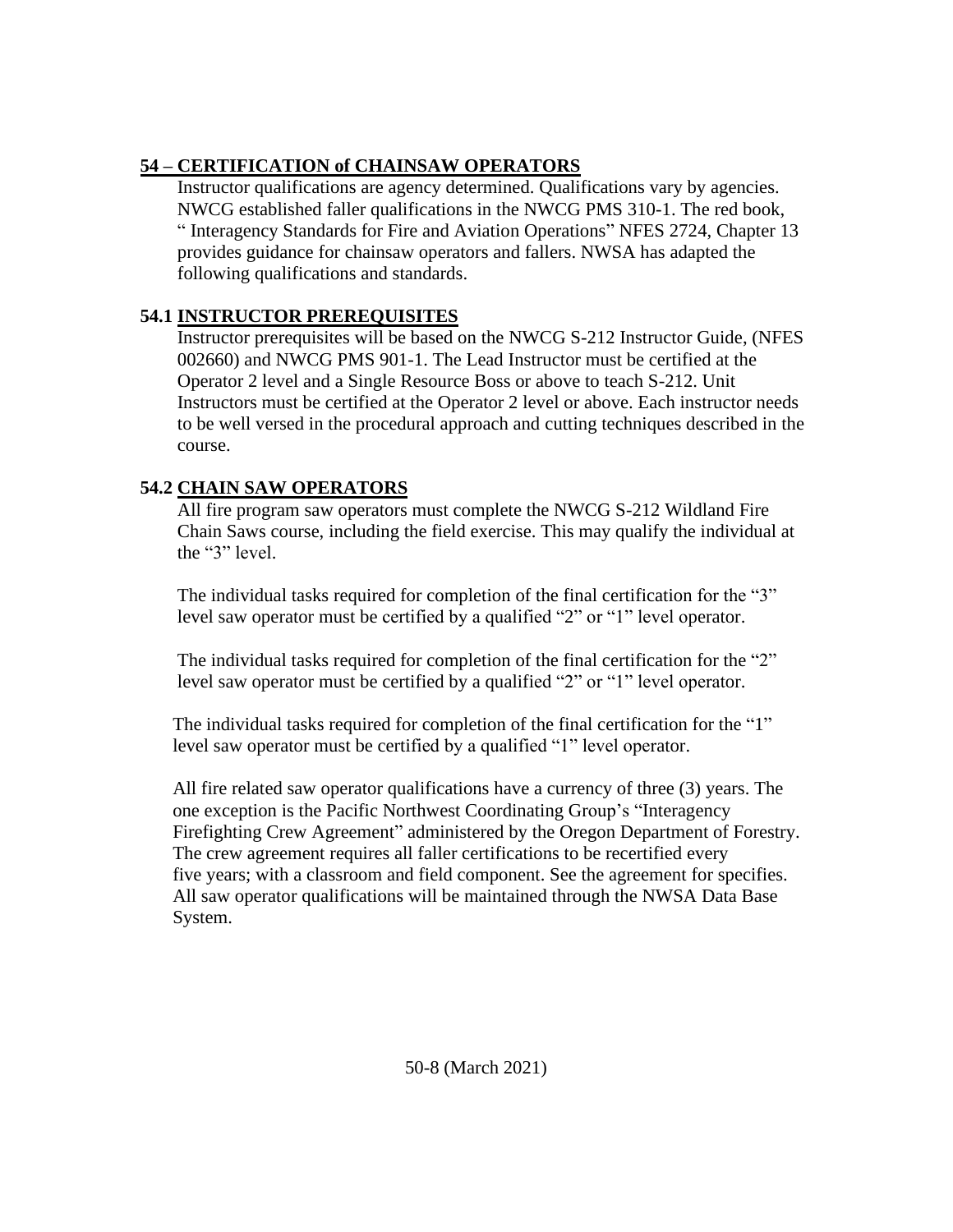Certification of saw operators will be valid from the date of issuance if the individual fire fighter maintains currency of the ICS position. This can be accomplished by the Crew Boss completing a **Incident Personnel Performance Rating** (ICS 225) or an **Individual Performance Rating** (ICS 226) for chainsaw operators on his crew. Another option for evaluation would be the Evaluation  **Record and Faller Stump Analysis** in the **Task Book for Faller Class 3, 2, & 1** when working on projects or prescribed fires.

 NWSA members shall use the Position Task Book, PMS 311-91. Found at: [www.nwcg.gov/publications-taskbooks/ops](http://www.nwcg.gov/publications-taskbooks/ops) (This site is the "NWCG PTB Catalog) Under the heading, "Task Books by Functional Areas", click on Operations Scroll down to Faller 3, 2, 1 and click on PMS 311-91 Then click on "Task Book PDF" and a copy of the PTB should come online

 Size classes used in the Faller 3, Faller 2, and Faller 1 Position Task Book are guidelines and are not the determining factor in the complexity of a tree falling operation. The size classes are to be used as an evaluation tool during trainee evaluation. Chain saw operators are expected to conduct a size up of each individual tree and determine the extent of qualification required to safely perform a felling operation.

#### **54.3 CERTIFICATION**

This section defines the qualifications for operating chain saws.

 **Class 3.** Apprentice chain saw operators using chain saws for felling are limited to material under eight (8) inches in diameter. Minimum requirements include the successful completion of the NWCG S-212 course, Wildland Fire Chain Saws course. This is a 24-to-36-hour course.

 **Class 2.** Intermediate chain saw operators using chain saws for felling are limited to material under twenty-four (24) inches in diameter. Minimum requirements include the success completion of the S-212 course and completion of the NWCG Task Book for Faller Class 2.

 **Class 1**. Advanced chain saw operators are considered skilled in felling material over twenty-four (24) inches in diameter. They should be knowledgeable in recognizing danger trees and how to eliminate the danger. Minimum requirements include the successful completion of the S-212 course and completion of the NWCG Task Book for Faller Class 1.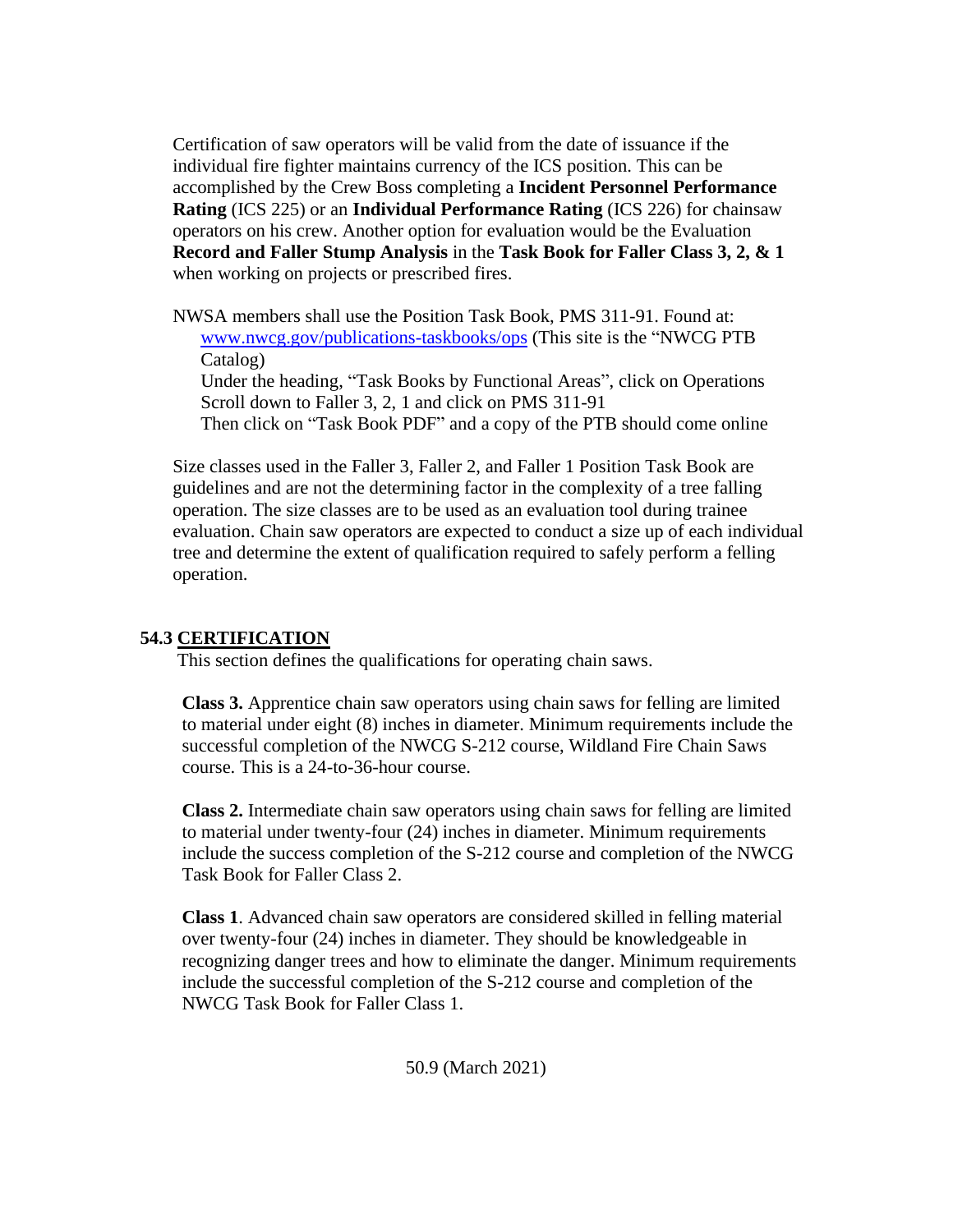The Wildland Power Saw Course S-212 is required for all certification levels. Focus should be: demonstrated performance, hands-on operation of chain saws, safety procedures (constant vigilance), and use of personnel protective equipment. Knowledge of personal capabilities and limitations is essential in making tree falling decisions or making the decision to walk away.

# **54.4 S-212 CHAINSAW REFRESHER**

### **Sawyer, Classroom and Field Proficiency Reevaluation, Sawyer Instructor and Sawyer Evaluator Training.**

The initial S-212 training is valid for three years and is subject to review any time prior to expiration. Minimum requirements for sawyer refresher training and field proficiency reevaluations include:

- 1. A knowledge refresher conducted in the classroom or the field and including discussion or demonstrations that cover current saw directives, emerging safety issues, emergency procedures, and cutting techniques.
- 2. A skill refresher, including a field proficiency evaluation, equivalent to the initial evaluation for the sawyer's certification level that involves sawing tasks relevant to the sawyer's certification level. There is a Field Evaluation Form attached that can be used for documentation of the evaluation.
- 3. Sawyer instructors/evaluators should conduct one refresher and one sawyer field proficiency evaluation or revaluation every three years.

## **54.5 NWSA SAWYER INSTRUCTOR CURRENCY**

### **Sawyer Instructors are required to be recertified by instructing at least one S-212 course every three years.**

 NWSA will keep a log of certified instructors based on the S-212 entries in the NWSA data base.

## **54.6 RECERTIFICATION**

 If currency has expired, the person shall revert to the trainee level only in the position for which currency expired. A new Position Task Book will be issued for the position and all field tasks must be completed. Class 3 saw operators are required to retake S-212 or complete the FAL3 PTB. Any new requirements added to the position will have to be completed.

 Agency contract requirements vary and may require a process different than the one outlined above.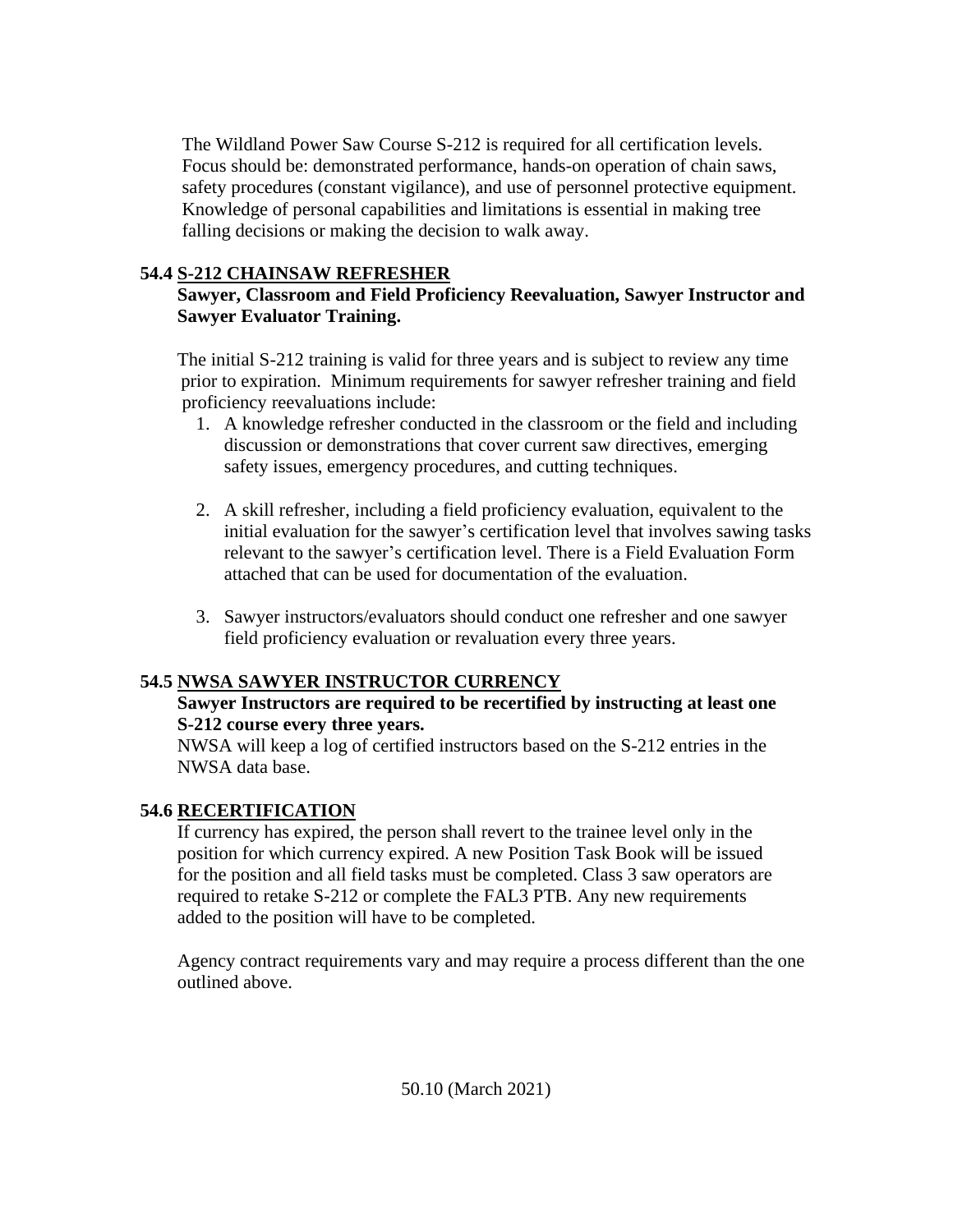# **CHAINSAW OPERATOR FIELD EVALUTION FORM**

|                       |                                                                                                                     |                       |                              | (Recertify Every 3 Years) |
|-----------------------|---------------------------------------------------------------------------------------------------------------------|-----------------------|------------------------------|---------------------------|
| Name:                 |                                                                                                                     | Agency Address:       |                              |                           |
| Date:                 |                                                                                                                     |                       |                              |                           |
|                       |                                                                                                                     |                       |                              |                           |
| Training Location:    |                                                                                                                     |                       |                              |                           |
| Phone:                |                                                                                                                     | Email:                |                              |                           |
|                       |                                                                                                                     |                       |                              |                           |
|                       | Previous Certification? Yes______ No______ Level_________ Agency/Unit____________                                   |                       |                              |                           |
|                       | Certified by:                                                                                                       |                       |                              |                           |
|                       | Note to Evaluator: All rating blocks will be filled in with one of the following: $A = Acceptable$ ,                |                       |                              |                           |
|                       | $U = Unacceptedible$ , $N/A = Not Applied.$ Any item marked with an asterisk (*) and an unacceptable rating must be |                       |                              |                           |
| noted in comments.    |                                                                                                                     |                       |                              |                           |
| <b>YESI NO</b>        | <b>SAFETY EQUIPMENT</b>                                                                                             | <b>RATING</b>         | <b>CHAINSAW USE</b>          |                           |
|                       |                                                                                                                     |                       |                              |                           |
|                       | Hard Hat                                                                                                            |                       | Chain Saw & Axe Condition    |                           |
|                       | Eye Protection                                                                                                      |                       | <b>Starting Procedure</b>    |                           |
|                       | <b>Hearing Protection</b>                                                                                           |                       | Throttle Lock/Chock Use      |                           |
|                       | Long Sleeved Shirt                                                                                                  |                       | <b>Correct Body Position</b> |                           |
|                       | Gloves                                                                                                              |                       | Thumb Placement              |                           |
|                       | <b>Boots</b>                                                                                                        |                       | Bar Tip Use - General        |                           |
|                       | Chaps                                                                                                               |                       | Boring - Specific            |                           |
|                       | Axe (3-5 lb.)                                                                                                       |                       | Chain Brake Use              |                           |
|                       | Wedges                                                                                                              |                       | Foot Travel w/Chain Saw      |                           |
|                       | Approved fuel/oil container                                                                                         |                       | Chain Saw Tool Kit           |                           |
|                       | Bar/Chain Protection                                                                                                |                       | Field Chain Sharpening       |                           |
|                       | <b>NOTE:</b> Any safety equipment violations will result                                                            |                       | Other (list)                 |                           |
| in automatic failure. |                                                                                                                     |                       |                              |                           |
|                       |                                                                                                                     | <b>OVERALL RATING</b> |                              |                           |
|                       | <b>Felling Procedure</b>                                                                                            |                       |                              |                           |
|                       | <b>Bucking</b>                                                                                                      |                       |                              |                           |
|                       | <b>Limbing &amp; Brushing</b>                                                                                       |                       |                              |                           |
|                       |                                                                                                                     |                       |                              |                           |
|                       |                                                                                                                     |                       |                              |                           |
|                       | <b>Recommended Skill Level (circle one):</b>                                                                        | <b>Basic (FAL3)</b>   | <b>Intermediate (FAL2)</b>   | <b>Advanced (FAL1)</b>    |
|                       |                                                                                                                     |                       |                              |                           |
|                       |                                                                                                                     |                       |                              |                           |
|                       |                                                                                                                     |                       |                              |                           |
|                       |                                                                                                                     |                       |                              |                           |
|                       |                                                                                                                     |                       |                              |                           |
|                       |                                                                                                                     |                       |                              |                           |
|                       |                                                                                                                     |                       |                              |                           |
|                       |                                                                                                                     |                       |                              |                           |
|                       |                                                                                                                     |                       |                              |                           |
|                       |                                                                                                                     |                       |                              |                           |

 $\mathcal{L}_\mathcal{L} = \mathcal{L}_\mathcal{L} = \mathcal{L}_\mathcal{L} = \mathcal{L}_\mathcal{L} = \mathcal{L}_\mathcal{L} = \mathcal{L}_\mathcal{L} = \mathcal{L}_\mathcal{L} = \mathcal{L}_\mathcal{L} = \mathcal{L}_\mathcal{L} = \mathcal{L}_\mathcal{L} = \mathcal{L}_\mathcal{L} = \mathcal{L}_\mathcal{L} = \mathcal{L}_\mathcal{L} = \mathcal{L}_\mathcal{L} = \mathcal{L}_\mathcal{L} = \mathcal{L}_\mathcal{L} = \mathcal{L}_\mathcal{L}$